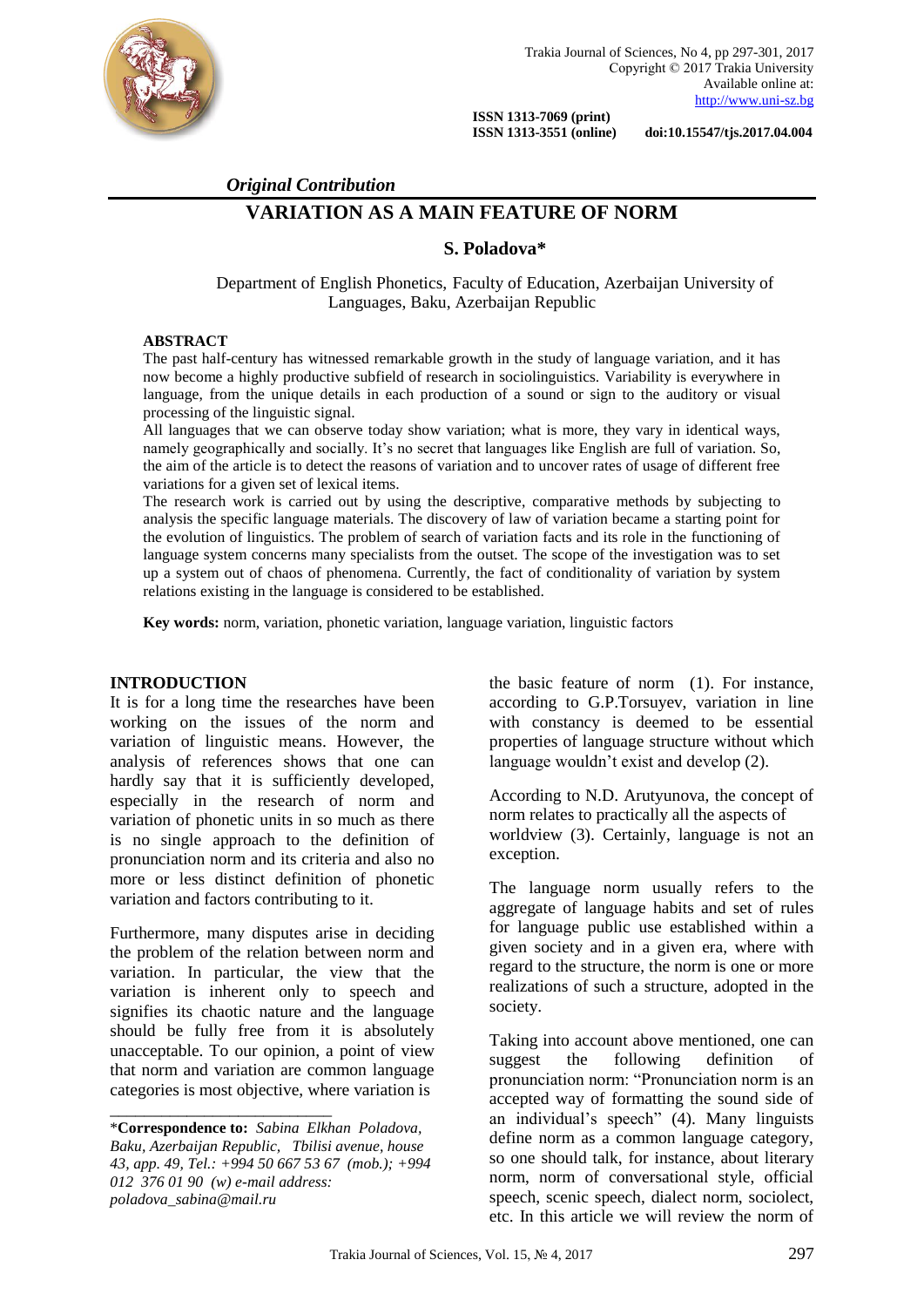As for the factors of norm development (including pronunciation one), most of the authors recognizes the priority of linguistic factors denying, however, the influence of extra linguistic factors, "selecting" the direction of such development, changing its rate and, as a result, the language system itself.

Meanwhile, a number of authors neglect a linguistic aspect of the norm as such, concentrating their research on a non-language aspect. Thus, N.I. Heilman and Y.I. Steriopolo referring to Nikolskiy accentuated three key factors regulating norms of linguistic behavior, such as theme, the social status of a speaker and/or a listener and speech situation (5). It should be recognized that such conditions have a decisive impact on the realization of lexical and grammatical levels of language system. Yet it is not so well with the realization of phonetic level. The analysis of literary sources allows us to state that today in linguistics there is no objective data on the direct relation of one or another generally accepted way of realization of phonetic system to the theme of utterance or, for instance, professional appurtenance of the speaker in a given language.

## **VARIATION OF PHONEMES AS A MAIN FEATURE OF NORM**

Currently it is no doubt that the variation of phonemes is a main feature of norm and a fundamental property of language shown itself foremost in a conversational style. Furthermore, the formation of linguistics as science was connected with the discovery of law of variation.

One of the most important shortcomings in the definition of the concept of variation is the absence of a clear distinction between variation and variant in the works of many authors (6). Variant implies the simultaneous use of several equal or hierarchically organized variants (optional variants). In most cases variant is tied to diachrony and/or dialect and sociolect. But variation is mainly studied in a synchronic aspect, although the complete denial of a diachronic one couldn't be considered to be productive.

It can be said that the concept of variation is close to that of allophonic variation which includes positional and free variation as it is not contradictory to the concept of allophones as types of one phoneme.

Free variation is a well-known phonological phenomenon that occurs when two (or more) phonemes –the free variants- may replace each other in the same position in a word without any change in meaning. For example, some words in English are pronounced differently by different speakers. Some speakers pronounce the word *economics* with an initial [i] and others with an initial  $[\epsilon]$ . In this word,  $[i]$  and [ε] are said to be in free variation. However, we cannot substitute [i] and [ε] in all words. As in the sentence "*Did you beat the drum?"* Does not mean the same thing as *Did you bet the drum?*

The existence of phonological free variation is caused by different types of factors. These include ongoing sound changes (e.g. /ʃʊə/-/ʃɔ:/ for sure in BrE representing the general replacement of  $/\omega \rightarrow \infty$  by  $/2$ : in the system) or phonetic and/or phonological processes such as assimilation, dissimilation, epenthesis or liaison. For example, /febjuəri/ for *February* – as well as /februəri/– due to dissimilation of the two nearby /r/s. Sociocultural aspects such as speakers' awareness and knowledge or beliefs about the relationship between spelling and pronunciation in the mother tongue or in foreign languages are also a fruitful source of free variation. For example, /weıstkəʊt/ for *waistcoat* as well as the former /westkıt/- /westkət/ in an attempt to follow more closely regular sound/spelling correspondences.

Independently of the causes of phonological free variation, phonological free variants can be related to different variables studied by traditional sociolinguistics. These variables include, for instance, the social/professional group to which the speaker belongs (e.g. /raut/ for *route* in BrE army usage vs. /ru:t/, more generally) or the speaker's accent (e.g. AmE /təmeıtəʊ/ for *tomato* vs. BrE /təmɑ:təʊ/). Another relevant factor is age. For example, /mɔ:l/ for *mall –*shopping centre – preferred by younger speakers to /mæl/, preferred by those born before 1953 (7).

In addition, free variation may occur between [allophones](http://www-01.sil.org/linguistics/GlossaryoflinguisticTerms/WhatIsAnAllophone.htm) or [phonemes.](http://www-01.sil.org/linguistics/GlossaryoflinguisticTerms/WhatIsAPhoneme.htm) Free variants shouldn't be mixed with optional ones. As John Lyons notes, the conditions for the appearance of free variants can be particularly formulated in phonological terms whereas optional variants are of a random nature (8).

It is difficult to agree with the last statement because in language nearly everything is due to objective linguistic and extra-linguistic reasons. It should be specified that it is rather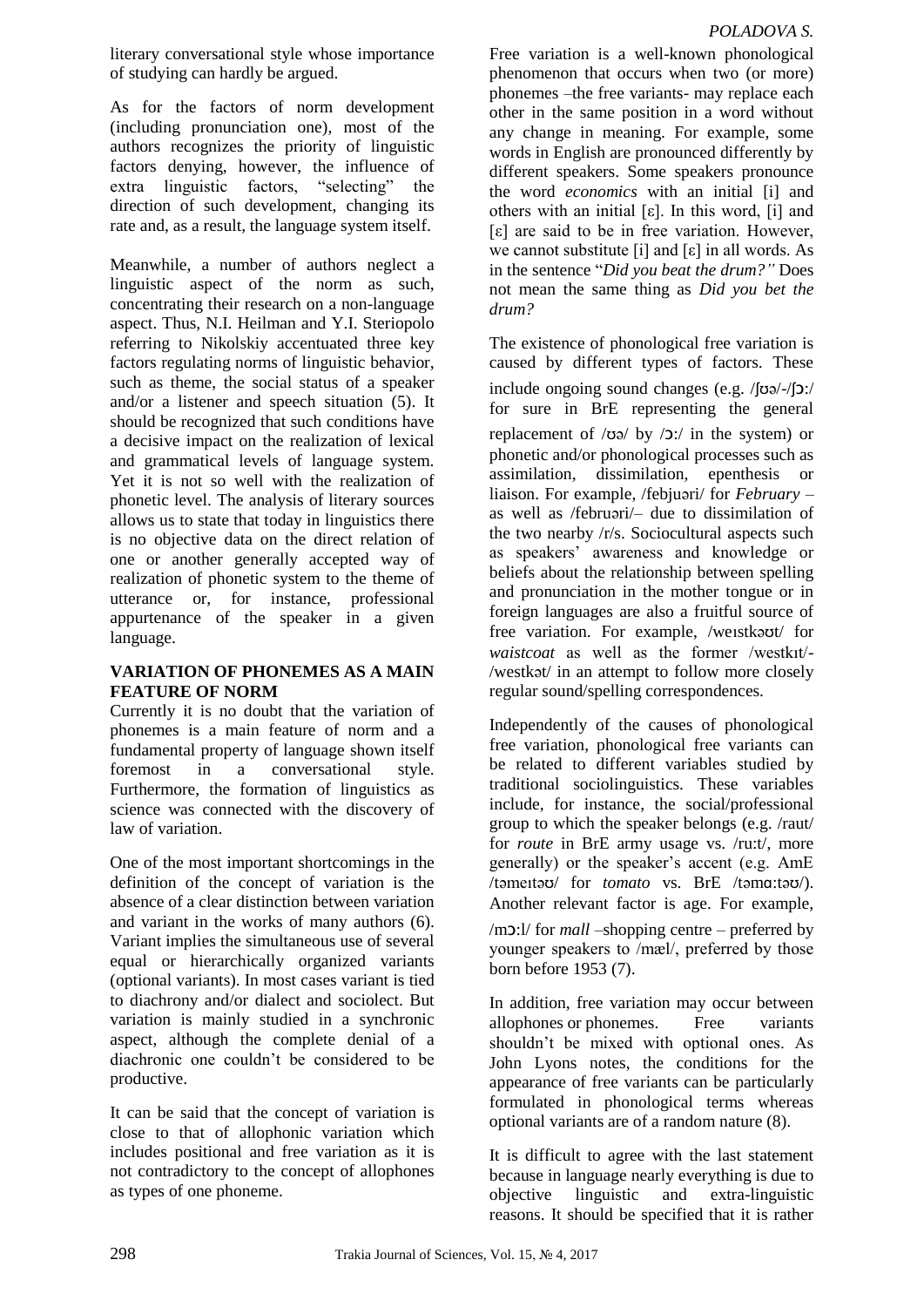difficult or practically impossible to trace the phonetic etymology of many optional variants at this stage of the evolution of language. Moreover, dealing with the optional variant of the same word we can also encounter with historic, dialectic or colloquial interchange of various phonemes that is not possible in free variation.

What remains to be done is to define the relation between the concepts of positional and free variation. If the free variants of one phoneme are found in the same phonetic environment, it is impossible for positional ones. They never encounter in the same position (9).

As we mentioned above, one cannot deny the influence of social factors on pronunciation norm. According to A. Martine, "language would be out of order" if there was no continuous social impact expressed in a constant regulation connected with the necessity of mutual understanding" (10).

Speaking of the factors of regulation of pronunciation norm, to our opinion, it might be appropriate to refer to the direct impact of stylistic and indirect impact of sociolinguistic (for example, personal and professional relationship between interlocutors) factors, though it is impossible to draw a clear distinction between them. Therefore, linguistic and social factors are characterized by diffusion and interdependence. In essence, they constitute various aspects of one problem and are constituent elements of a single macro effect – communicative intention.

N.D. Arutyunova mentions an obvious variation of the concept of norm referring to the existence of various types of norm (3). There is a general division of pronunciation norm into codified and non-codified ones, which some researchers understand as a norm of dialect (8) and sociolect that is also quite controversial considering that many features of realization of phonemes generally used for a long time are not codified. The equating of non-codified norm to dialect and sociolect could raise doubts about the linguistic value of such features that is utterly unfounded. It is not possible to equate the dialect and sociolect pronunciation and non-codified norm.

For this reason a generally accepted approach is criticized. Many researchers think it advantageous to replace a traditional division of pronunciation norm into prescriptive (prescriptible – codification) and descriptive (realized) ones (1). However, to our opinion, the proposed terminology may directly or

indirectly give rise to misconception about the randomness and "non-prescribtibility", to the absence of objective conditions of regulation of a descriptive norm that is completely incompatible with the concept of norm as such. For that reason we consider it feasible to abide by the traditional terminology subject to the clarification that by using such terms as "norm", "normative", we shall mean not only and not so much a codified norm, but generally used phonetic phenomena, regardless of dialect and sociolect.

N.D. Arutyunova emphasizes slightly different attributes of the concept of norm, unrelated to the character of deviations that state the following:

1. Possibility / impossibility of deviations (absoluteness or relativity of norm).

2. Sociality / naturality (created and uncreated norms).

3. Positivity / negativity (recommendatory and prohibitive rules).

4. Expansibility (variation) or commonality (typical and precise norms).

5. Diachronism / synchronism (regularity of development or rules of operation).

6. Prestige / non-prestige (for social norms) (3).

We believe above-described classification is also fully applicable to pronunciation norm as all of these types are surely found within its limits and are interdependent and interpenetrating.

Therefore, pronunciation norm is an integrated concept which includes pronunciation prescribed by a dictionary and its types depending on communicative intention of a speaker defining the style of pronunciation and relation of speech types.

The phonetic variation is defined by V.M. Solntsev as the presence of phoneme in the language in a form of a set of variants (or allophones). He describes a discrete nature of linguistic units as general condition of variation. The author specifies two main factors of variation:

1. Presence of each unit as some class.

2. Constant use of one member of class in speech  $(11)$ .

The given position needs some clarification. Regarding discreteness, only taxonomic units should be taken into account, and speech is continuous. So, R.K. Potapkina thinks that discreteness of speech is a seeming phenomenon. It is the result of the process of recognition of characters, brought to the speech by the analysis (12) which is carried out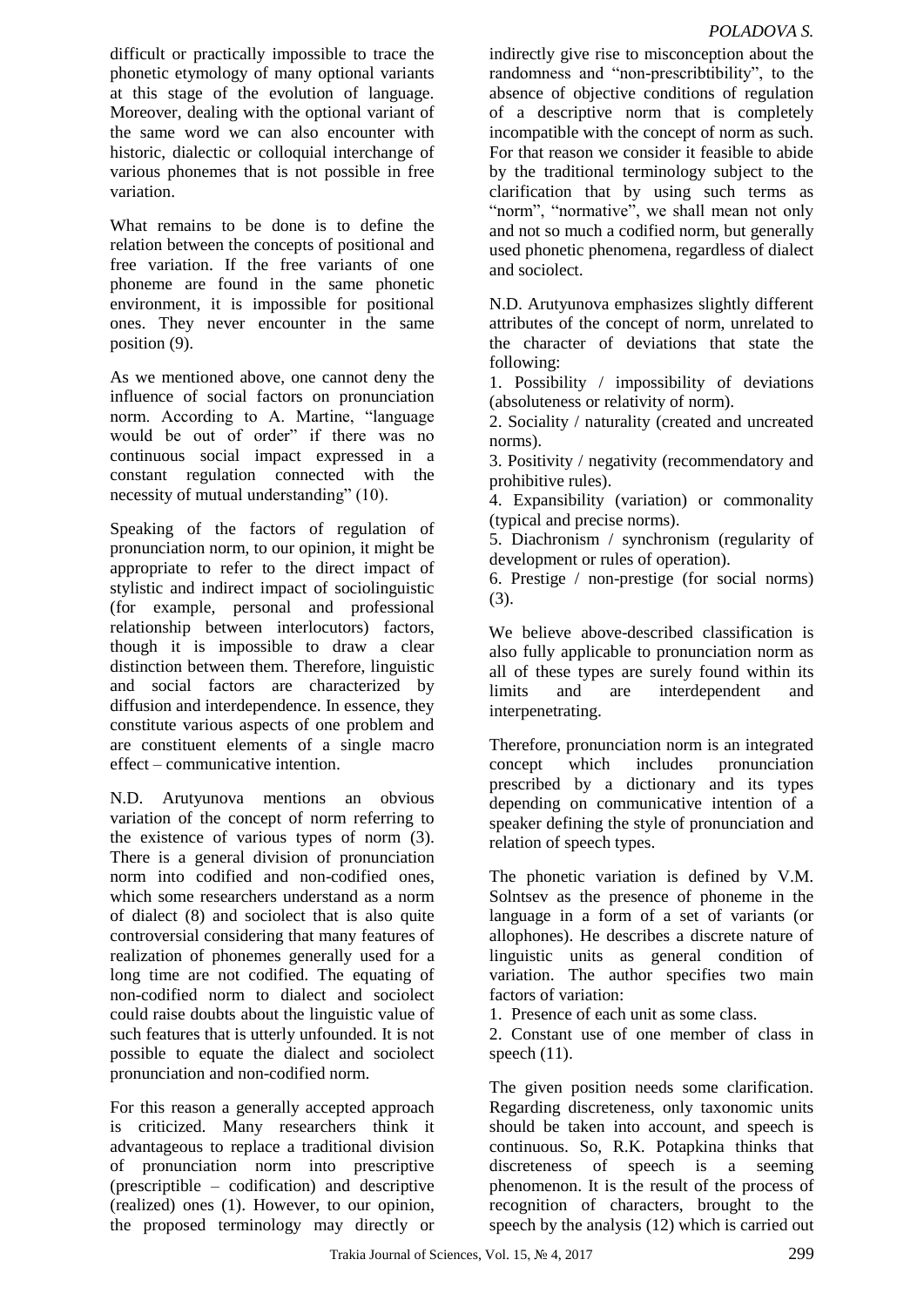at the level of language system considering the context and various extra-linguistic factors. According to the author, in this case it would be more correct to talk about a phenomenon of perpetuity (continuity) and discreteness. The objectivity of the above-mentioned point of view demonstrates the impossibility of optimum segmentation of speech flow only on phonetic characteristics.

There is one more point of view stating that variation is defined as a consequence of distribution of phonemes in the structure of words and sentences which is reflected in allophonic variation of phonemes (13), however, it is not possible to deeply reveal the causes of variation based only on the laws of phonotactics.

G.P. Torsuyev determines the following causes of variation:

- 1. Configuration of organs of speech as pneumatic mechanical basis of all the sound units and the process of speech itself.
- 2. System relationship, position of sound units in the structures of words and sentences.
- 3. Style and genre of speech (2).

The style and genre of speech and level of its training depend on the communicative situation and can be joined under the title of situational variation. Dialectal and local differences, equally as sociolect, outlined as the fourth cause are more likely related to dimorphism.

One of the most important causes of variation the principle of economy of speech efforts owing to which the easing of articulation occurs – was formulated by A. Martine. Analyzing P. Passy, the author describes the law of least effort:

- language constantly strives to get rid of the excess;
- language constantly strives to highlight the necessary (10).

However, the easing of phoneme articulation is not a mutation of the phoneme itself, but the selection out of variants provided for by the system, which is made by a man under the influence of linguistic and extra-linguistic factors.

It is necessary to outline the following factors of variation:

1. The interaction of physiological and phonemic components defining the economy of speech efforts and its' level. Causes connected with the interaction of such components are commonly referred to as

linguistic. Positional conditions can be specified as a main cause of variation.

2.The communicative intention of a speaker considering style and genre subject to the communicative situation, criterion of spontaneity or non-spontaneity, theme and relationship of communicants. Causes connected with the interaction of the components of such factor belong to extralinguistic. This factor plays a subordinate role although it is very active: among the options provided for by the system the communicant chooses those which are in conformity with his communicative intention developing them and thereby leading to changes in the system.

The issue of correlation of linguistic and extralinguistic factors in changing the system still remains contentious. Some linguists believe that "all the changes in language are eventually conditioned by the requirements of communication, namely, factors outlying beyond the language system itself. However, the inner structure of the system also puts a certain pressure on the evolution of language…determining it in one direction or another"  $(14)$ .

However, the author of the above mentioned conception does not agree that social factors play an active role in changing the system, but the phonetic system as a system of possibilities does not change if there are no objective linguistic causes. L.A.Verbitskaya is completely right to state that potential changes of the system are embedded in the very system, and it is extra-linguistic factors, particularly social ones, which the direction of changes depends on (1).

### **CONCLUSION**

Summing up the above-mentioned issues we would like to add that variation as a main feature of norm is outlined by the language system and conditioned by the complex interaction of linguistic (co articulation and prosodic features of utterance) and extralinguistic (communicative intention of a speaker in one communicative situation or another) factors. Pronunciation norm is considered by us as an integrated concept including pronunciation prescribed by a dictionary and its forms depending on the communicative intention of a speaker that defines the style of pronunciation and relation of types of utterance. By non-codified norm we mean generally used features of realization of phonemes irrespective of dialect and sociolect, which are not reflected in the existing dictionaries to this moment.